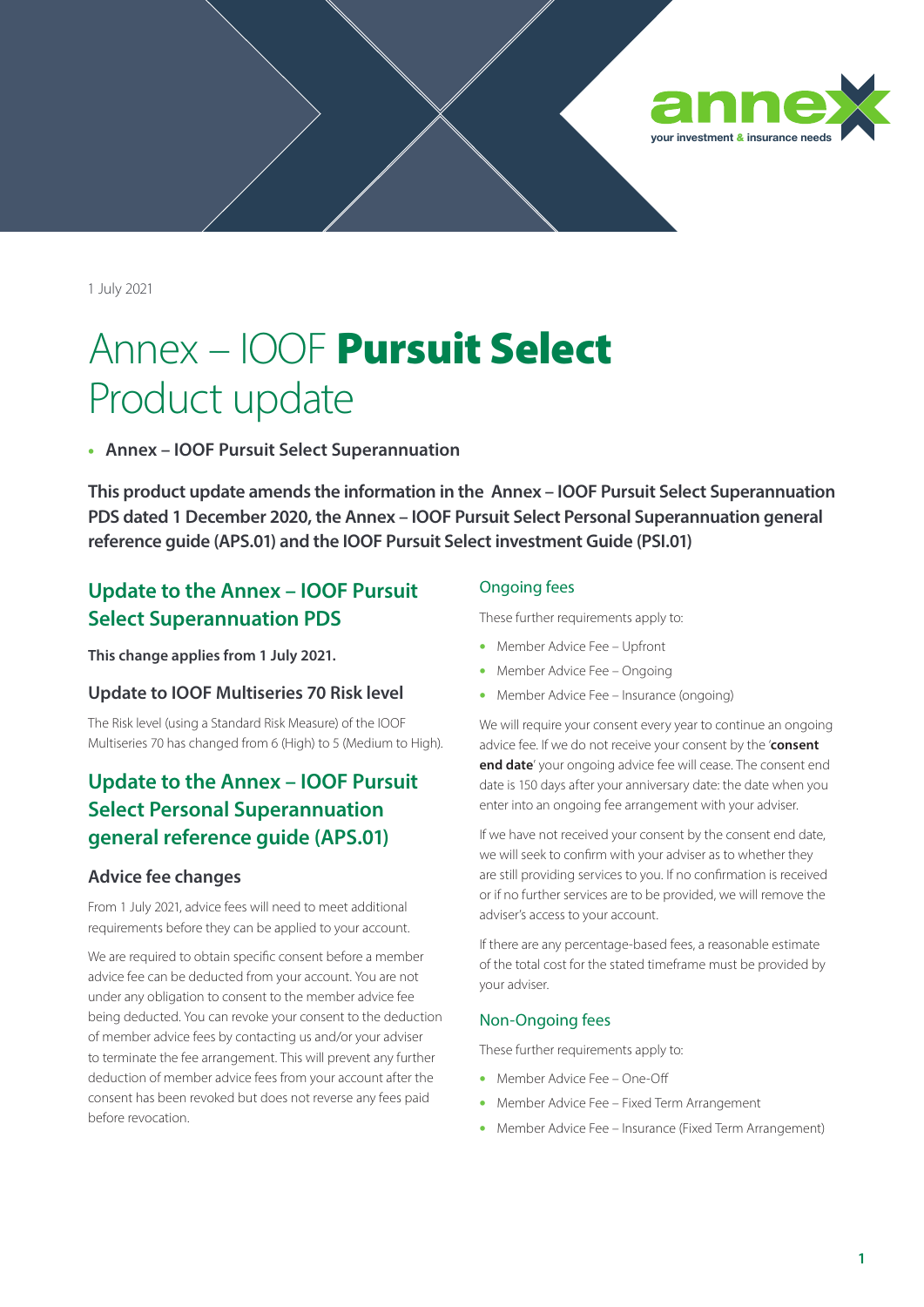We require as part of the advice fee request, a list of services that are being provided for non-ongoing advice fees. If there are any percentage-based fees, a reasonable estimate of the total cost for the stated timeframe must be provided by your adviser.

#### Removal of Member Advice Fee -Transaction

The Member Advice Fee - Transaction will no longer be available from 1 July 2021.

### **Superannuation contribution caps**

#### Concessional contributions cap

The Commonwealth Government sets an annual cap on the amount of concessional contributions that can be made to your super each year. For 2021/22 this cap is \$27,500.

#### Non-concessional contributions cap

The Commonwealth Government non-concessional contributions cap for 2021/22 is \$110,000.

If you are under age 67 on 1 July of the financial year, you may be able to bring forward the next two years' entitlements and contribute up to \$330,000. However, if your 'total superannuation balance' as at the previous 30 June is \$1.7 million or more, your non-concessional contributions cap is nil.

#### The Government co-contribution

There are two Government co-contribution income thresholds for 2021/22 are:

- A lower threshold (\$41,112) below which you will receive the maximum entitlement.
- A higher threshold (\$56,112) above which you will not receive any entitlement.

You must have a total superannuation balance less than the transfer balance cap (\$1.7 million for the 2021/22 financial year) at the end of 30 June of the previous financial year.

## **Removal of Regular Contribution Plan and BPAY Instructions from 1 July 2021**

Regular Savings Plan and BPAY Instruction Instructions cannot be provided for contributions received via regular direct debit arrangement or BPAY from 1 July 2021. They will be invested as per Primary instructions on the account.

## **Complaints**

If you have a complaint (or wish to obtain further information about the status of an existing complaint), please contact Customer Care on 1800 913 118 or write to Customer Care, GPO Box 264, Melbourne VIC 3001.

We will provide you with all reasonable assistance and information you may require for the purpose of making a complaint and assist you in understanding our complaints handling procedures. We aim to provide a formal response within 28 days of our acknowledgement of the complaint.

You have the option to lodge a complaint with AFCA directly rather than lodging a complaint with us. Otherwise, you can also lodge a complaint with AFCA if you are not satisfied with our response or if your complaint has not been resolved within the maximum timeframe prescribed by ASIC's Regulatory Guides (RG 165/RG 271). AFCA provide a fair and independent financial services complaint resolution that is free to consumers. Time limits may apply to complain to AFCA. Please act promptly and consult the AFCA website to find out if or when the time limit relevant to your circumstance expires.

| Website:       | www.afca.org.au                           |
|----------------|-------------------------------------------|
| Email:         | info@afca.org.au                          |
| Telephone:     | 1800 931 678 (Free call)                  |
| In writing to: | Australian Financial Complaints Authority |
|                | GPO Box 3                                 |
|                | Melbourne VIC 3001                        |

## **Transfers to the eligible rollover fund (ERF) have ceased**

#### **The following change applied from 1 May 2021.**

Under *Treasury Laws Amendment (Reuniting More Superannuation) Act 2020*, super funds may not transfer super benefits to ERFs from 1 May 2021.

Prior to 1 May 2021 super benefits could be transferred to the fund's chosen ERF in the following circumstances:

- lost members
- account balances below \$2,000
- members who had sought return of initial investment and did not notify the fund of a recipient super fund for the receipt of benefits (if necessary), or the nominated super fund did not accept the rollover.

Although super accounts can no longer be transferred to an ERF, under the new laws super accounts can be voluntarily transferred to the ATO if the Trustee determines it to be in a member's best interest. For example, if a money is owed to a member but the Trustee is unable to contact the member after reasonable efforts.

Existing laws which apply to low account balances, lost members and other circumstances will continue to apply.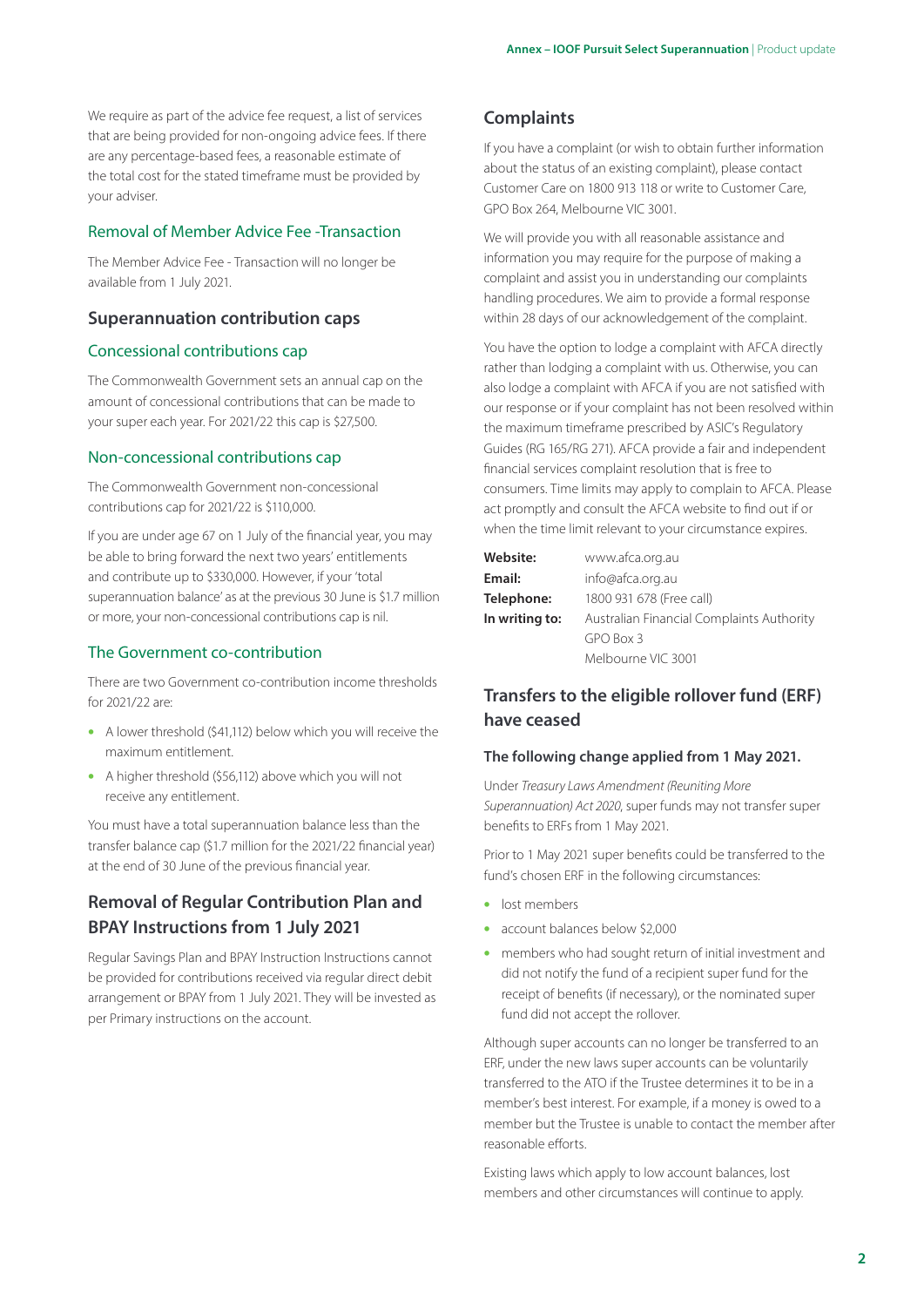# **Update to the [IOOF Pursuit Select investment guide \(PSI.01\)](https://www1.ioof.com.au/files/docsForms/PursuitSelectInvestmentGuide.pdf)**

#### **These changes apply from 1 July 2021.**

## **Removal of Dividend Reinvestment Plan (DRP) from 1 July 2021**

DRP functionality will not be available from 1 July 2021. You will not be able to participate in the DRP. Where you purchase a listed investment which has a DRP, you will not be able to participate in the DRP and/or submit a DRP election using Portfolio Online.

### **Updates to the investment categories and typical investors tables**

The Fund offers a multitude of investment options categorised into 17 Investment Strategies, each described in terms of their investment objective, investment strategy, level of risk and asset allocation. These are reviewed annually and the following applies from 1 July 2021.

#### **Following are the asset allocations for each of the 17 categories:**

| <b>Investment Strategy</b>                      | <b>Asset Mix</b>                                                                 |
|-------------------------------------------------|----------------------------------------------------------------------------------|
| Diversified Growth                              | 70% to 100% growth assets and 0% to 30% defensive assets                         |
| Diversified Balanced                            | 40% to 70% growth assets and 30% to 60% defensive assets                         |
| Diversified Conservative                        | 0% to 40% growth assets and 60% to 100% defensive assets                         |
| Australian Share Funds <sup>1</sup>             | 90% to 100% Australian Shares and 0% to 10% cash                                 |
| Global Share Funds <sup>2</sup>                 | 90% to 100% Global Shares and 0% to 10% cash                                     |
| Property <sup>3</sup>                           | 90% to 100% Property and 0% to 10% cash                                          |
| Global Infrastructure                           | 90% to 100% Global Infrastructure and 0% to 10% cash                             |
| Alternatives <sup>4</sup>                       | 90% to 100% Alternative Investments and 0% to 10% cash                           |
| Commodities                                     | 90% to 100% Commodities and 0% to 10% cash                                       |
| Australian Fixed Interest Funds <sup>5</sup>    | 90% to 100% Australian Fixed Interest and 0% to 10% cash                         |
| International Fixed Interest Funds <sup>6</sup> | 90% to 100% International Fixed Interest and 0% to 10% cash                      |
| Cash Funds                                      | 100% Cash                                                                        |
| Listed Investments – International Shares       | 90% to 100% International Shares and 0% to 10% cash                              |
| Listed Investments - Australian Shares          | 90% to 100% Australian Shares and 0% to 10% cash                                 |
| Listed Investments - Australian Property Trusts | 90% to 100% Australian Property and 0% to 10% cash                               |
| Listed Investments - High Yield Investments     | 25% to 75% Australian Fixed Interest and 25% to 75% International Fixed Interest |
| Exchange Traded Funds                           | depends on the underlying strategy or product                                    |

1 Includes large, mid and small caps.

2 Includes large unhedged and large hedged global shares, small caps and regional shares.

3 Includes both Australian and global property exposures.

4 Includes hedge funds, private equity, managed futures, multi asset funds.

5 Includes Australian Government, semi-Government, corporate, inflation-linked, mortgage securities and high yielding securities.

6 Includes foreign Government, semi-Government, corporate, inflation-linked, mortgage securities and high-yielding securities.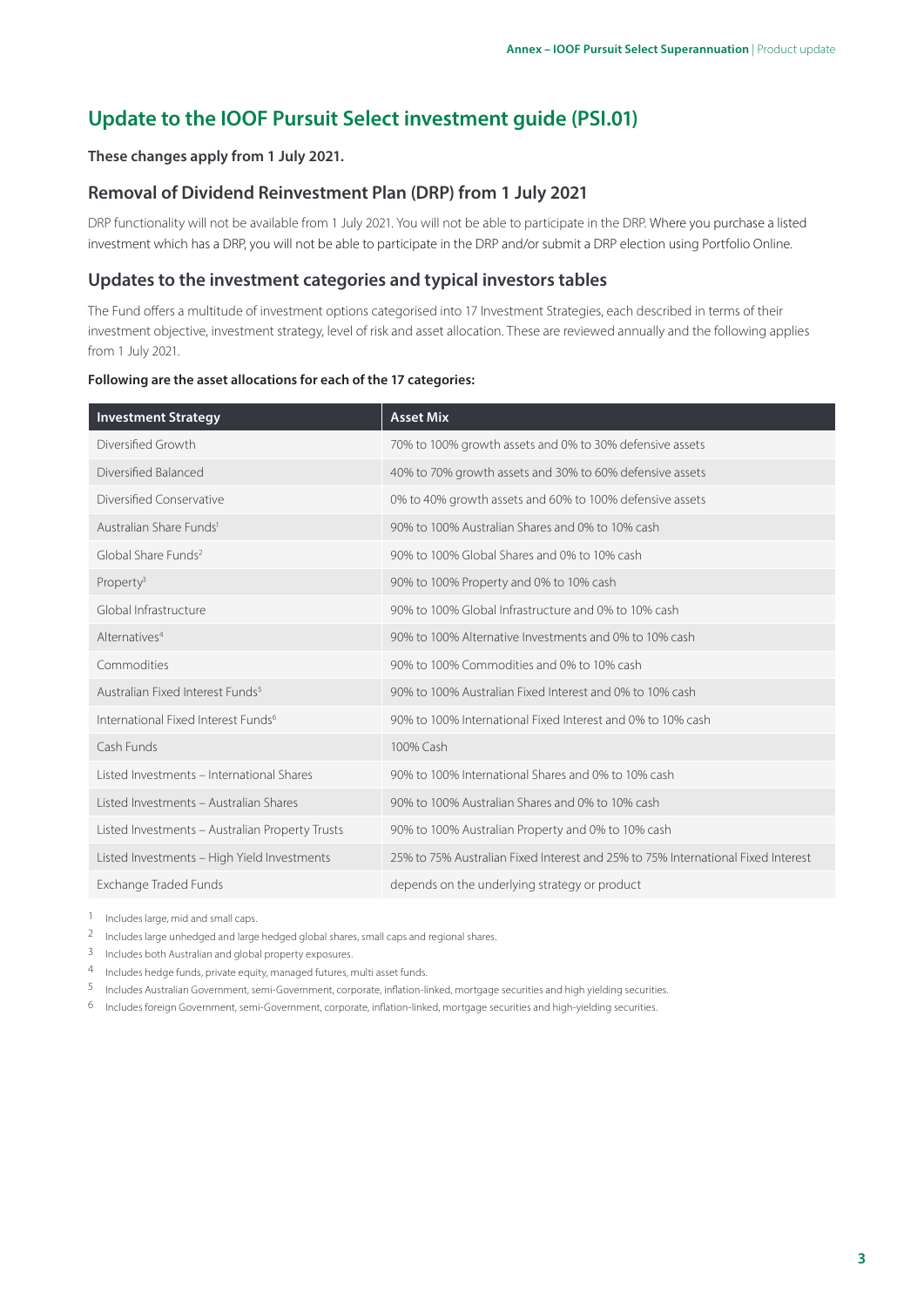| <b>Easy Choice</b>                          |                                                                                                                                                                                                                                                                                                                                                                                                                                         |                                                                                                                                                                                                                                                 |                                             |                            |                     |                                                      |
|---------------------------------------------|-----------------------------------------------------------------------------------------------------------------------------------------------------------------------------------------------------------------------------------------------------------------------------------------------------------------------------------------------------------------------------------------------------------------------------------------|-------------------------------------------------------------------------------------------------------------------------------------------------------------------------------------------------------------------------------------------------|---------------------------------------------|----------------------------|---------------------|------------------------------------------------------|
| <b>Investment</b><br><b>Strategy</b>        | <b>Investment Objective</b>                                                                                                                                                                                                                                                                                                                                                                                                             | <b>Underlying</b><br><b>Investments</b>                                                                                                                                                                                                         | <b>Usually</b><br>held for a<br>minimum of: | <b>Risk</b><br><b>Band</b> | <b>Risk Label</b>   | Est.<br>negative<br>annual<br>returns<br>over 20 yrs |
| Diversified<br><b>Growth Funds</b>          | To provide a diverse range of<br>multi-asset growth orientated<br>investment options that offer<br>varied strategies aiming to<br>achieve capital growth (in a<br>risk adjusted manner) through<br>the investment cycles. This<br>can be delivered through a<br>well-diversified portfolio of<br>growth assets with higher<br>expected volatility                                                                                       | A mixture of cash,<br>fixed interest, shares<br>and property.<br>Shares and property<br>securities will generally<br>represent more than<br>three quarters of the<br>portfolio. Alternative<br>strategies may also be<br>used in the portfolio. | Long Term<br>7+ Years                       | $5 - 6$                    | Medium<br>- High    | 3 to less<br>than 6                                  |
| Diversified<br>Balanced<br>Funds            | To provide a diverse range of<br>multi-asset balanced orientated<br>investment options that offer<br>varied strategies aiming to achieve<br>above inflation rate growth (in<br>a risk adjusted manner) through<br>the investment cycles. This can<br>be delivered by investing in a<br>balanced exposure across growth<br>and defensive assets.                                                                                         | Broadly an equal<br>spread between<br>growth assets such as<br>shares and property<br>securities and<br>defensive assets such<br>as cash and bonds.<br>Alternative strategies<br>may also be used in<br>the portfolio.                          | Medium Term<br>5+ Years                     | $4 - 6$                    | Medium<br>- High    | 2 to less<br>than 6                                  |
| Diversified<br>Conservative<br><b>Funds</b> | To provide a diverse range of<br>multi-asset defensive orientated<br>investment options that offer<br>varied strategies aiming to achieve<br>relatively stable returns (in a risk<br>adjusted manner) through the<br>investment cycles. This can be<br>delivered by investing in a range of<br>growth and income assets, while<br>providing lower volatility and<br>capital protection through a high<br>weighting to defensive assets. | A range of cash, fixed<br>interest securities,<br>shares and property<br>securities. Fixed<br>interest securities and<br>cash will represent at<br>least three quarters of<br>the portfolio.                                                    | Short-Medium<br><b>Term</b><br>2+ Years     | $3 - 5$                    | $Low - High$        | 1 to less<br>than 4                                  |
| Australian<br><b>Share Funds</b>            | To provide a diverse range of<br>Australian Share investment<br>options that offer varied<br>investment styles aiming to<br>achieve high returns (in a risk<br>adjusted manner) through<br>the investment cycles by<br>investing in a variety of<br>Australian listed companies.                                                                                                                                                        | A range of shares<br>in listed Australian<br>companies<br>which operate in<br>different industries.                                                                                                                                             | Long Term<br>7+ Years                       | $6 - 7$                    | High<br>- Very High | $4$ to $6$ or<br>greater                             |
| <b>Global Share</b><br>Funds                | To provide a diverse range of<br>International Share investment<br>options that offer varied<br>investment styles aiming to<br>achieve high returns (in a risk<br>adjusted manner) through the<br>investment cycles by investing<br>in a variety of international<br>listed companies.                                                                                                                                                  | A range of shares in<br>companies listed on<br>world stock markets.                                                                                                                                                                             | Long Term<br>7+ Years                       | $6 - 7$                    | High<br>- Very High | $4$ to 6 or<br>greater                               |

## Investment categories and typical investors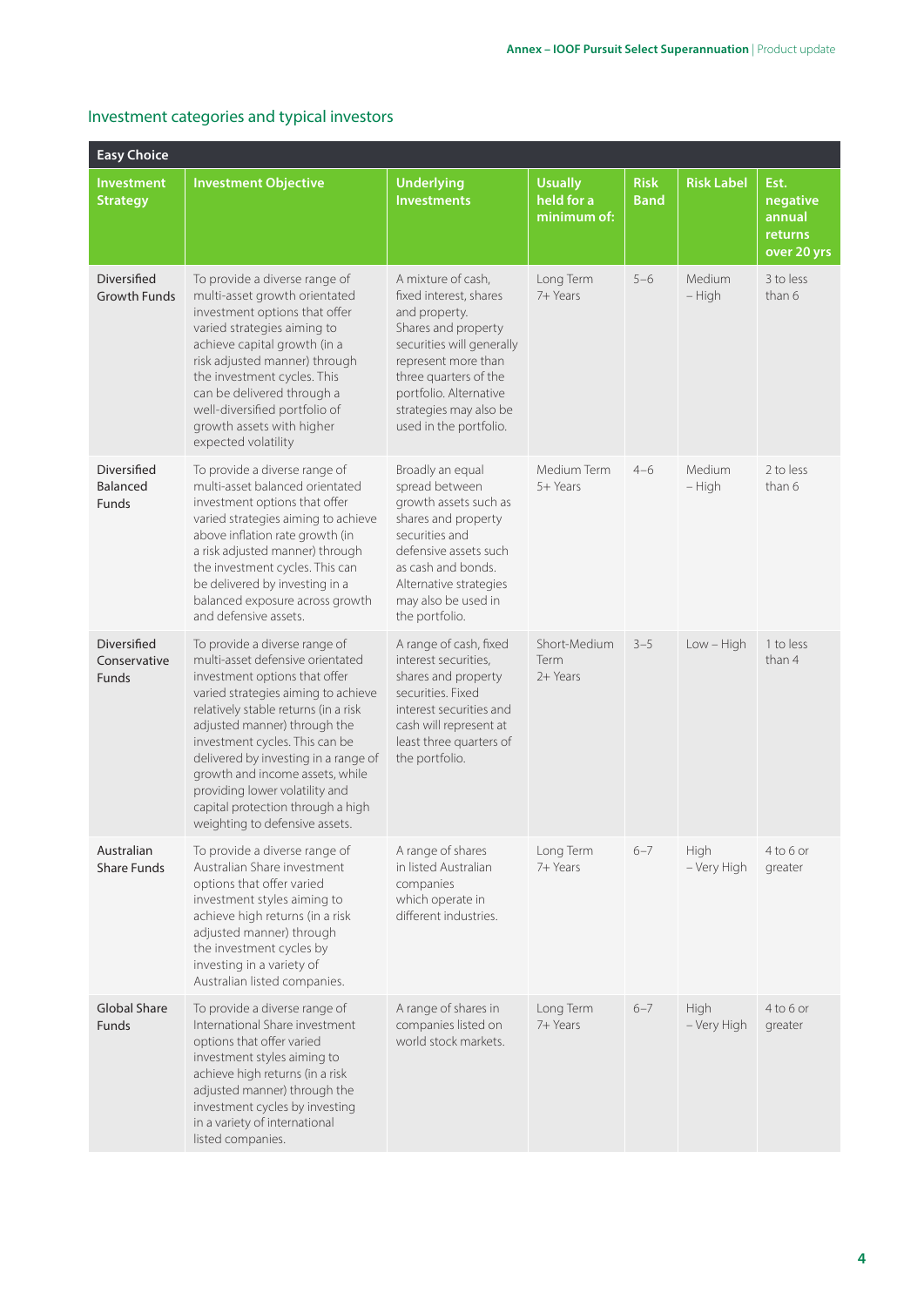| <b>Easy Choice</b>                                     |                                                                                                                                                                                                                                                                                                                                                                           |                                                                                                                                                                          |                                             |                            |                            |                                                      |
|--------------------------------------------------------|---------------------------------------------------------------------------------------------------------------------------------------------------------------------------------------------------------------------------------------------------------------------------------------------------------------------------------------------------------------------------|--------------------------------------------------------------------------------------------------------------------------------------------------------------------------|---------------------------------------------|----------------------------|----------------------------|------------------------------------------------------|
| <b>Investment</b><br><b>Strategy</b>                   | <b>Investment Objective</b>                                                                                                                                                                                                                                                                                                                                               | <b>Underlying</b><br><b>Investments</b>                                                                                                                                  | <b>Usually</b><br>held for a<br>minimum of: | <b>Risk</b><br><b>Band</b> | <b>Risk Label</b>          | Est.<br>negative<br>annual<br>returns<br>over 20 yrs |
| Property<br><b>Funds</b>                               | To provide a diverse range of<br>Australian and internationally<br>listed property investment options<br>that offer varied investment styles<br>aiming to achieve moderate<br>to high returns from growth<br>and income (in a risk adjusted<br>manner) through the investment<br>cycles by investment in a variety<br>of Australian and international<br>property trusts. | A range of property<br>securities listed<br>on the Australian<br>and international<br>stock exchanges.                                                                   | Long Term<br>7+ Years                       | $6 - 7$                    | <b>High</b><br>- Very High | 4 to 6 or<br>greater                                 |
| Cash Funds                                             | To provide a diverse range of<br>cash investments aiming to<br>achieve a high degree of stability<br>while delivering returns that are<br>consistent with the prevailing<br>market cash rate (in a risk<br>adjusted manner) through the<br>investment cycles.                                                                                                             | A range of short-<br>term money market<br>securities issued<br>by Australian<br>governments, banks,<br>high quality corporate<br>borrowers and credit<br>union deposits. | No Minimum                                  | $2 - 3$                    | l ow<br>- Medium           | 0.5 to less<br>than 2                                |
| Australian<br><b>Fixed Interest</b><br><b>Funds</b>    | To provide a diverse range<br>of Australian fixed interest<br>investment options that offer<br>varied investment strategies<br>aiming to achieve a return in<br>excess of the cash rate (in a risk<br>adjusted manner) through the<br>investment cycles by investing<br>in a variety of Australian fixed<br>interest securities.                                          | A range of fixed<br>interest securities<br>issued by Australian<br>governments,<br>banks, other<br>financial institutions<br>and corporates.                             | Medium Term<br>4+ Years                     | $3 - 6$                    | $Low - High$               | 1 to less<br>than 6                                  |
| International<br><b>Fixed Interest</b><br><b>Funds</b> | To provide a diverse range<br>of international fixed interest<br>investment options that offer<br>varied investment strategies<br>aiming to achieve a return in<br>excess of the cash rate (in a risk<br>adjusted manner) through the<br>investment cycles by investing<br>in a variety of international fixed<br>interest securities.                                    | A range of<br>international<br>fixed interest<br>securities issued<br>by governments,<br>banks, other<br>financial institutions<br>and corporates.                       | Medium Term<br>4+ Years                     | $3 - 6$                    | $Low - High$               | 1 to less<br>than 6                                  |

| <b>Investor Choice</b>               |                                                                                                                                                                                                                                                                                                                                                 |                                                                                                                                                                                                                                                 |                                             |                            |                           |                                                      |
|--------------------------------------|-------------------------------------------------------------------------------------------------------------------------------------------------------------------------------------------------------------------------------------------------------------------------------------------------------------------------------------------------|-------------------------------------------------------------------------------------------------------------------------------------------------------------------------------------------------------------------------------------------------|---------------------------------------------|----------------------------|---------------------------|------------------------------------------------------|
| <b>Investment</b><br><b>Strategy</b> | <b>Investment Objective</b>                                                                                                                                                                                                                                                                                                                     | <b>Underlying</b><br><b>Investments</b>                                                                                                                                                                                                         | <b>Usually</b><br>held for a<br>minimum of: | <b>Risk</b><br><b>Band</b> | <b>Risk Label</b>         | Est.<br>negative<br>annual<br>returns<br>over 20 yrs |
| Diversified<br><b>Growth Funds</b>   | To provide a diverse range of<br>multi-asset growth orientated<br>investment options that offer<br>varied strategies aiming to achieve<br>capital growth (in a risk adjusted<br>manner) through the investment<br>cycles. This can be delivered<br>through a well-diversified portfolio<br>of growth assets with higher<br>expected volatility. | A mixture of cash,<br>fixed interest, shares<br>and property.<br>Shares and property<br>securities will generally<br>represent more than<br>three quarters of the<br>portfolio. Alternative<br>strategies may also be<br>used in the portfolio. | Long Term<br>7+ Years                       | $5 - 6$                    | <b>Medium</b><br>$-$ High | 3 to less<br>than 6                                  |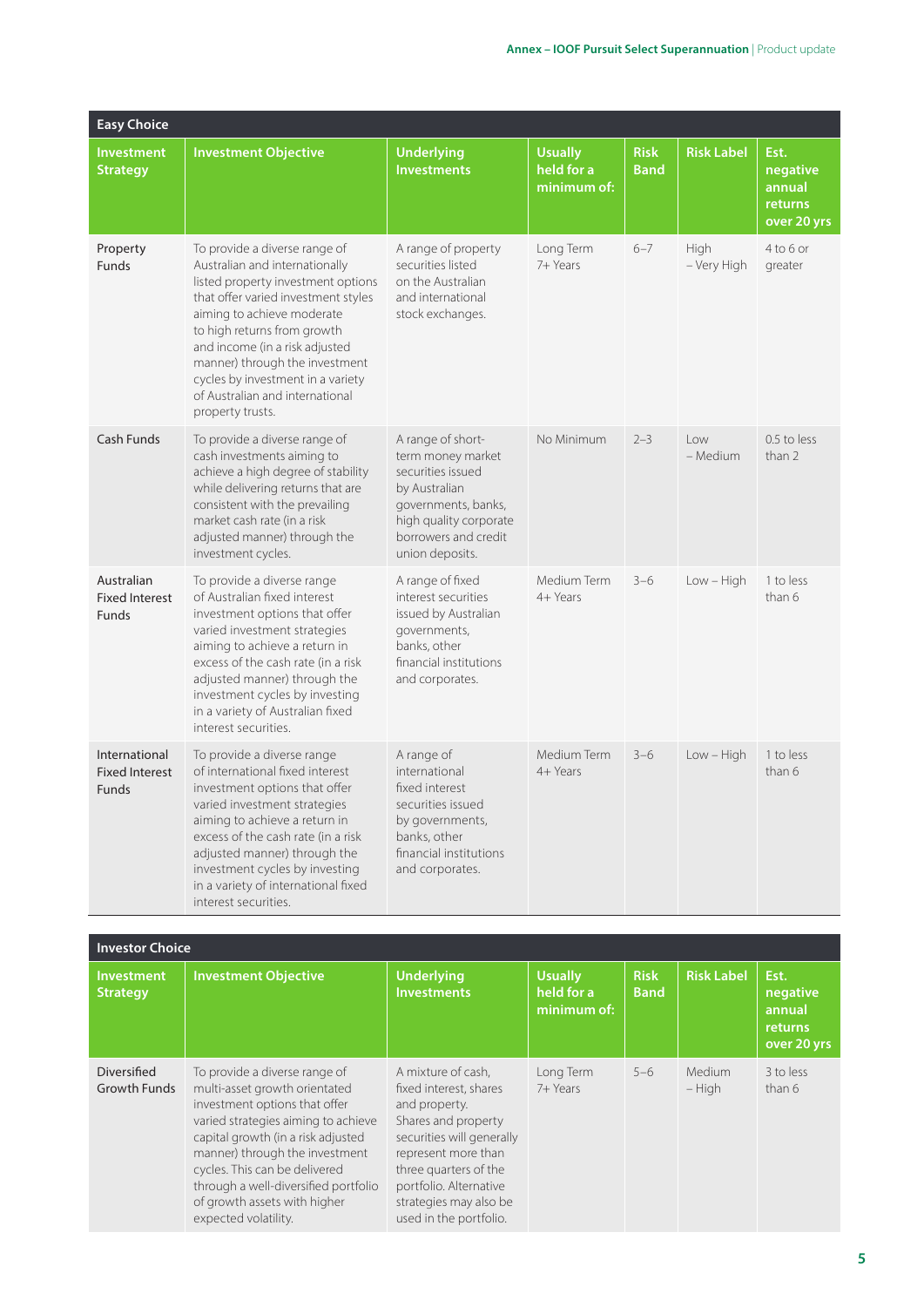| <b>Investor Choice</b>                  |                                                                                                                                                                                                                                                                                                                                                                                                                                         |                                                                                                                                                                                                                        |                                             |                            |                             |                                                      |
|-----------------------------------------|-----------------------------------------------------------------------------------------------------------------------------------------------------------------------------------------------------------------------------------------------------------------------------------------------------------------------------------------------------------------------------------------------------------------------------------------|------------------------------------------------------------------------------------------------------------------------------------------------------------------------------------------------------------------------|---------------------------------------------|----------------------------|-----------------------------|------------------------------------------------------|
| <b>Investment</b><br><b>Strategy</b>    | <b>Investment Objective</b>                                                                                                                                                                                                                                                                                                                                                                                                             | <b>Underlying</b><br><b>Investments</b>                                                                                                                                                                                | <b>Usually</b><br>held for a<br>minimum of: | <b>Risk</b><br><b>Band</b> | <b>Risk Label</b>           | Est.<br>negative<br>annual<br>returns<br>over 20 yrs |
| Diversified<br><b>Balanced</b><br>Funds | To provide a diverse range of<br>multi-asset balanced orientated<br>investment options that offer<br>varied strategies aiming to achieve<br>above inflation rate growth (in<br>a risk adjusted manner) through<br>the investment cycles. This can<br>be delivered by investing in a<br>balanced exposure across growth<br>and defensive assets.                                                                                         | Broadly an equal<br>spread between<br>growth assets such as<br>shares and property<br>securities and<br>defensive assets such<br>as cash and bonds.<br>Alternative strategies<br>may also be used in<br>the portfolio. | Medium Term<br>5+ Years                     | $4 - 6$                    | Medium<br>– High            | 2 to less<br>than 6                                  |
| Diversified<br>Conservative<br>Funds    | To provide a diverse range of<br>multi-asset defensive orientated<br>investment options that offer<br>varied strategies aiming to achieve<br>relatively stable returns (in a risk<br>adjusted manner) through the<br>investment cycles. This can be<br>delivered by investing in a range of<br>growth and income assets, while<br>providing lower volatility and<br>capital protection through a high<br>weighting to defensive assets. | A range of cash, fixed<br>interest securities,<br>shares and property<br>securities. Fixed<br>interest securities and<br>cash will represent at<br>least three quarters of<br>the portfolio.                           | Short-Medium<br>Term<br>2+ Years            | $3 - 5$                    | $Low - High$                | 1 to less<br>than 4                                  |
| Australian<br><b>Share Funds</b>        | To provide a diverse range of<br>Australian Share investment<br>options that offer varied<br>investment styles aiming to<br>achieve high returns (in a risk<br>adjusted manner) through the<br>investment cycles by investing<br>in a variety of Australian<br>listed companies.                                                                                                                                                        | A range of shares<br>in listed Australian<br>companies<br>which operate in<br>different industries.                                                                                                                    | Long Term<br>7+ Years                       | $6 - 7$                    | High<br>- Very High         | 4 to 6 or<br>greater                                 |
| <b>Global Share</b><br>Funds            | To provide a diverse range of<br>International Share investment<br>options that offer varied<br>investment styles aiming to<br>achieve high returns (in a risk<br>adjusted manner) through the<br>investment cycles by investing<br>in a variety of international<br>listed companies.                                                                                                                                                  | A range of shares in<br>companies listed on<br>world stock markets.                                                                                                                                                    | Long Term<br>7+ Years                       | $6 - 7$                    | High<br>- Very High greater | 4 to 6 or                                            |
| Property<br>Funds                       | To provide a diverse range of<br>Australian and internationally<br>listed property investment options<br>that offer varied investment styles<br>aiming to achieve moderate<br>to high returns from growth<br>and income (in a risk adjusted<br>manner) through the investment<br>cycles by investment in a variety<br>of Australian and international<br>property trusts.                                                               | A range of property<br>securities listed<br>on the Australian<br>and international<br>stock exchanges.                                                                                                                 | Long Term<br>7+ Years                       | $6 - 7$                    | High<br>- Very High         | 4 to 6 or<br>greater                                 |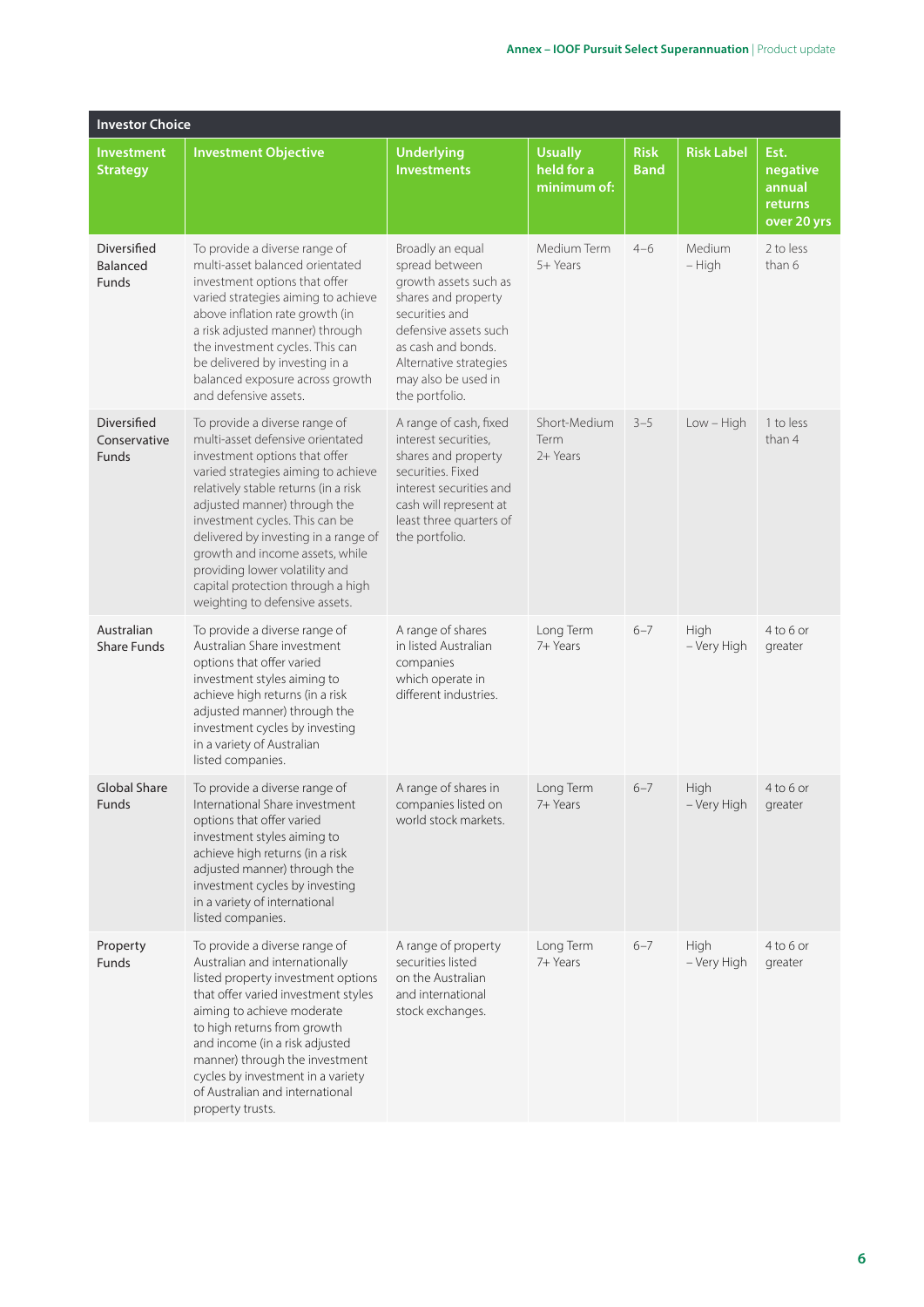| <b>Investor Choice</b>                          |                                                                                                                                                                                                                                                                                                                                                                                                          |                                                                                                                                                                          |                                             |                            |                     |                                                      |
|-------------------------------------------------|----------------------------------------------------------------------------------------------------------------------------------------------------------------------------------------------------------------------------------------------------------------------------------------------------------------------------------------------------------------------------------------------------------|--------------------------------------------------------------------------------------------------------------------------------------------------------------------------|---------------------------------------------|----------------------------|---------------------|------------------------------------------------------|
| <b>Investment</b><br><b>Strategy</b>            | <b>Investment Objective</b>                                                                                                                                                                                                                                                                                                                                                                              | <b>Underlying</b><br><b>Investments</b>                                                                                                                                  | <b>Usually</b><br>held for a<br>minimum of: | <b>Risk</b><br><b>Band</b> | <b>Risk Label</b>   | Est.<br>negative<br>annual<br>returns<br>over 20 yrs |
| Global<br>Infrastructure<br><b>Funds</b>        | To provide a diverse range<br>of global listed infrastructure<br>investment options that offer<br>varied investment strategies<br>aiming to achieve moderate to<br>high returns with lower correlation<br>to traditional assets (in a risk<br>adjusted manner) through the<br>investment cycles. This can<br>be delivered by investing in<br>a wide range of global listed<br>infrastructure strategies. | A range of<br>infrastructure securities<br>listed on Australian<br>and international<br>stock exchanges.                                                                 | Long Term<br>7+ Years                       | $6 - 7$                    | High<br>- Very High | 4 to 6 or<br>greater                                 |
| Alternatives<br>Funds                           | To provide a diverse range of<br>alternative investment options<br>that offer varied investment<br>strategies aiming to achieve<br>moderate absolute returns with<br>lower correlation to traditional<br>assets (in a risk adjusted manner)<br>through the investment cycles.<br>This can be delivered by investing<br>in a wide range of alternative<br>investment strategies.                          | All asset classes may<br>be utilised, including<br>derivatives. Internal<br>leverage may also<br>be incorporated in<br>some funds.                                       | Medium Term<br>5+ Years                     | $5 - 7$                    | Medium<br>- High    | $3$ to 6 or<br>greater                               |
| Cash Funds                                      | To provide a diverse range<br>of cash investments aiming<br>to achieve a high degree of<br>stability while delivering returns<br>that are consistent with the<br>prevailing market cash rate (in a<br>risk adjusted manner) through<br>the investment cycles.                                                                                                                                            | A range of short-<br>term money market<br>securities issued<br>by Australian<br>governments, banks,<br>high quality corporate<br>borrowers and credit<br>union deposits. | No Minimum                                  | $2 - 3$                    | Low<br>– Medium     | 0.5 to less<br>than 2                                |
| Commodities                                     | To provide a diverse range of<br>commodities investment options<br>that offer varied investment<br>strategies aiming to achieve<br>moderate absolute returns with<br>lower correlation to traditional asset<br>classes (in a risk adjusted manner)<br>through the investment cycles.                                                                                                                     | A range of derivatives<br>based on raw materials<br>such as wheat, cattle,<br>oil and natural gas,<br>gold, silver, sugar,<br>cotton, cocoa<br>and coffee.               | Long Term<br>7+ Years                       | 7                          | Very High           | 6 or greater                                         |
| Australian<br><b>Fixed Interest</b><br>Funds    | To provide a diverse range of<br>Australian fixed interest investment<br>options that offer varied<br>investment strategies aiming to<br>achieve a return in excess of the<br>cash rate (in a risk adjusted manner)<br>through the investment cycles by<br>investing in a variety of Australian<br>fixed interest securities.                                                                            | A range of fixed<br>interest securities<br>issued by Australian<br>governments, banks,<br>other financial<br>institutions and<br>corporates.                             | Medium Term<br>4+ Years                     | $3 - 6$                    | Low - High          | 1 to less<br>than 6                                  |
| International<br><b>Fixed Interest</b><br>Funds | To provide a diverse range<br>of international fixed interest<br>investment options that offer<br>varied investment strategies<br>aiming to achieve a return in<br>excess of the cash rate (in a risk<br>adjusted manner) through the<br>investment cycles by investing<br>in a variety of international fixed<br>interest securities.                                                                   | A range of<br>international fixed<br>interest securities<br>issued by<br>governments, banks,<br>other financial<br>institutions and<br>corporates.                       | Medium Term<br>4+ Years                     | $3 - 6$                    | $Low - High$        | 1 to less<br>than 6                                  |